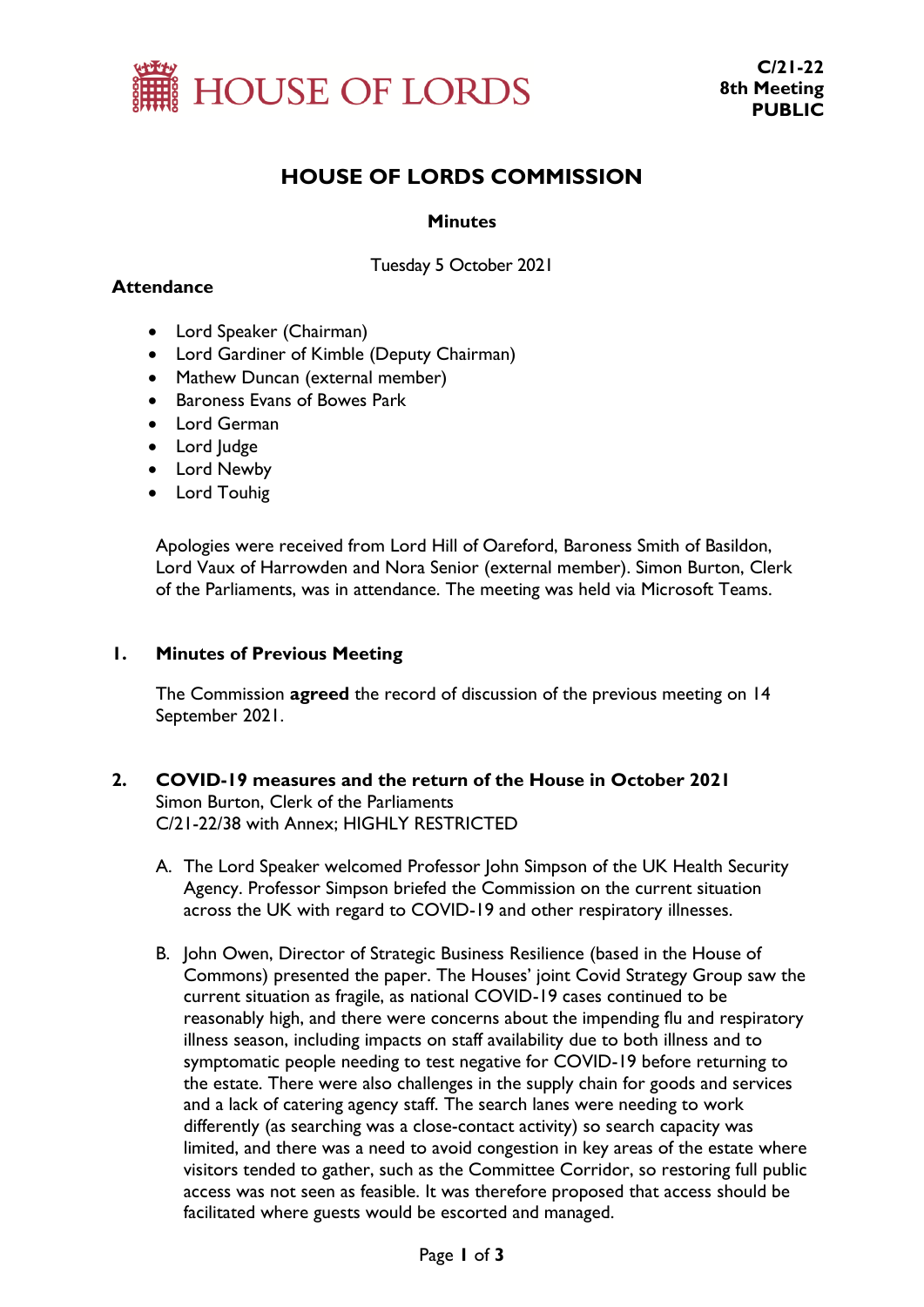- C. The Lord Speaker noted the comments that had been provided by Baroness Smith, Lord Vaux and Lord Hill.
- D. The Commission agreed that the House's physical proceedings would not change. Members' attendance would continue to be recorded in the Prince's Chamber and Peers' Lobby (in addition to the usual arrangements) until the end of the year, to avoid overcrowding in the Chamber.
- E. Members could work on the estate; members' staff could work on the estate where there was a business need; House staff could work on the estate as agreed with their line managers; other passholder groups could work on the estate where there was a business need. For members and members' staff, where distancing could be maintained without an impact on business individuals were encouraged to distance, but this was not required where it would have an impact on business. Members were asked to use their good judgement as to how many staff they believed could work safely in their offices under the current guidance.
- F. Everyone was encouraged to use the full space of a room and distance where possible. It was agreed that those holding meetings were encouraged to consider holding them virtually where there would be no advantage from meeting on the estate. Committees would choose how they wished to operate. Bookable meeting rooms would continue to operate with a 20% reduction in capacity per room (this did not apply to the Chamber, Moses Room and Committee Rooms). The doors of the Moses Room would be kept open when the Grand Committee was sitting.
- G. The Commission agreed that individuals were encouraged to wear face coverings in line with current Government guidance. The Government expected and recommended that people continue to wear face coverings in crowded and enclosed spaces. Non-passholders would be expected to wear face coverings at all times on the estate, until seated in a venue/room or inside a banqueting venue, unless medically exempt or due to business reasons. Face coverings would also be expected at all times on the estate (unless medically exempt or due to business reasons) for individuals identified as close contacts of someone who had tested positive for COVID-19, roles which required close contact with others, and as directed as a public health measure. Commission members suggested that signage regarding the wearing of face coverings be increased, particularly at the main visitor entrance to the Lords.
- H. The Commission agreed that members could bring in up to six non-passholder guests. Access to some areas of the estate would be limited and members were asked not to bring more than six non-passholder guests together in a meeting room. Up to six guests could watch the introduction of a new member from the gallery.
- I. Staff could bring in visitors for essential business needs at all times; all non-member passholder groups could bring in visitors in line with pre-COVID arrangements on non-sitting days (subject to any issues being encountered regarding security capacity, supplies and staffing).
- J. Booked tours, education visits and events would continue (with reduced capacity); the Commission were informed that visitors for such events provided their